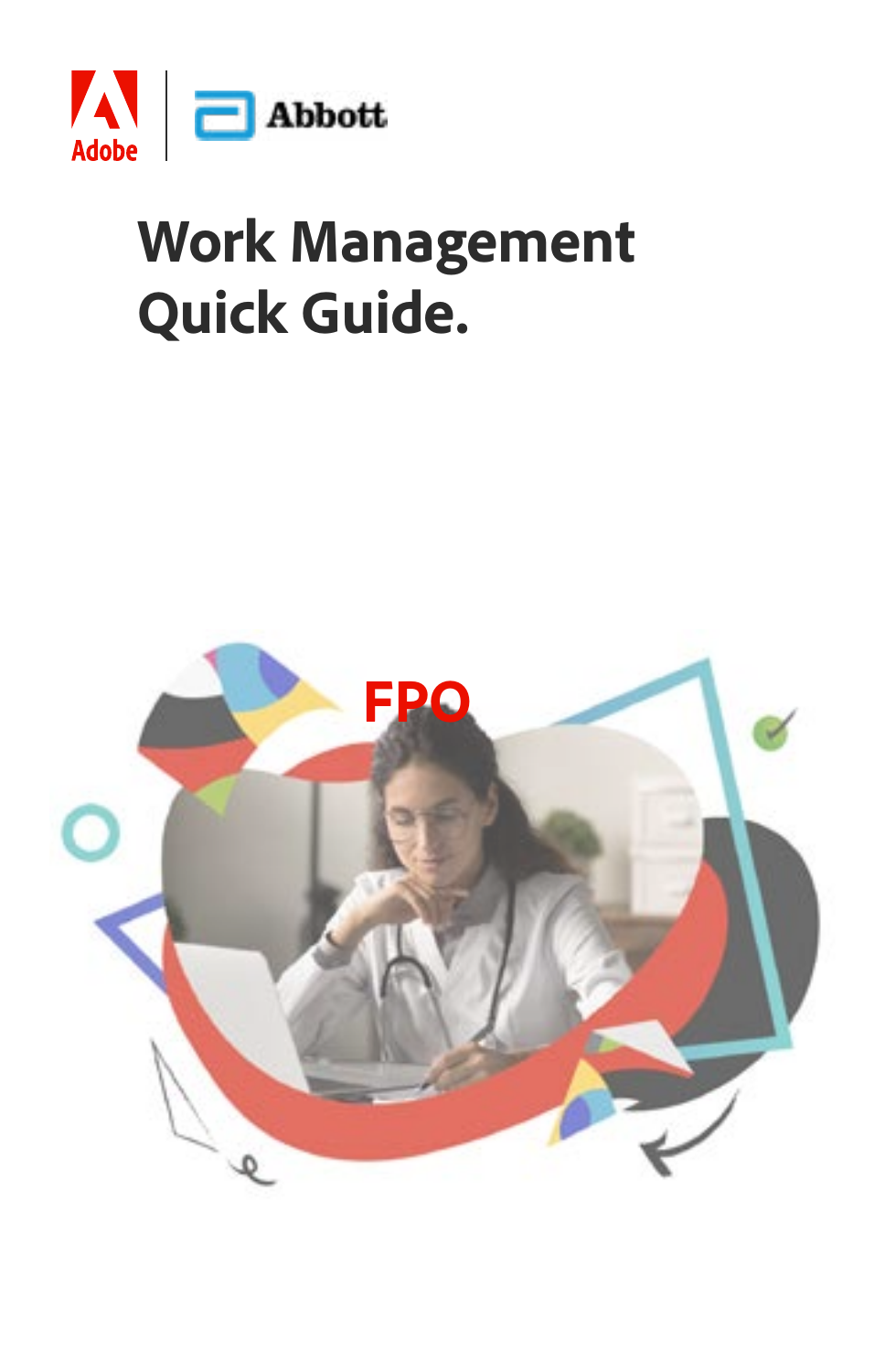### **Adobe Workfront powers the entire marketing work lifecycle.**

Healthcare marketing has changed for good, but healthcare marketers are being constantly forced to find ways to accelerate content at scale and meet the demand of digital-first healthcare experiences. According to Forrester Consulting, companies that provide these experiences are growing revenue at 1.7 times the rate of those that don't.<sup>1</sup>

Content also has to be quick, relevant, and accurate.

 $\cal{C}$ 

At such a large organization, it's impossible to pay attention to everything. Adobe Workfront gives us the ability to pull in the right information and show it to the right people at the right time so that they can do their work and not worry about all the other noise.

#### **Amy Zakrzewski**

Marketing Operations Manager, Thermo Fisher Scientific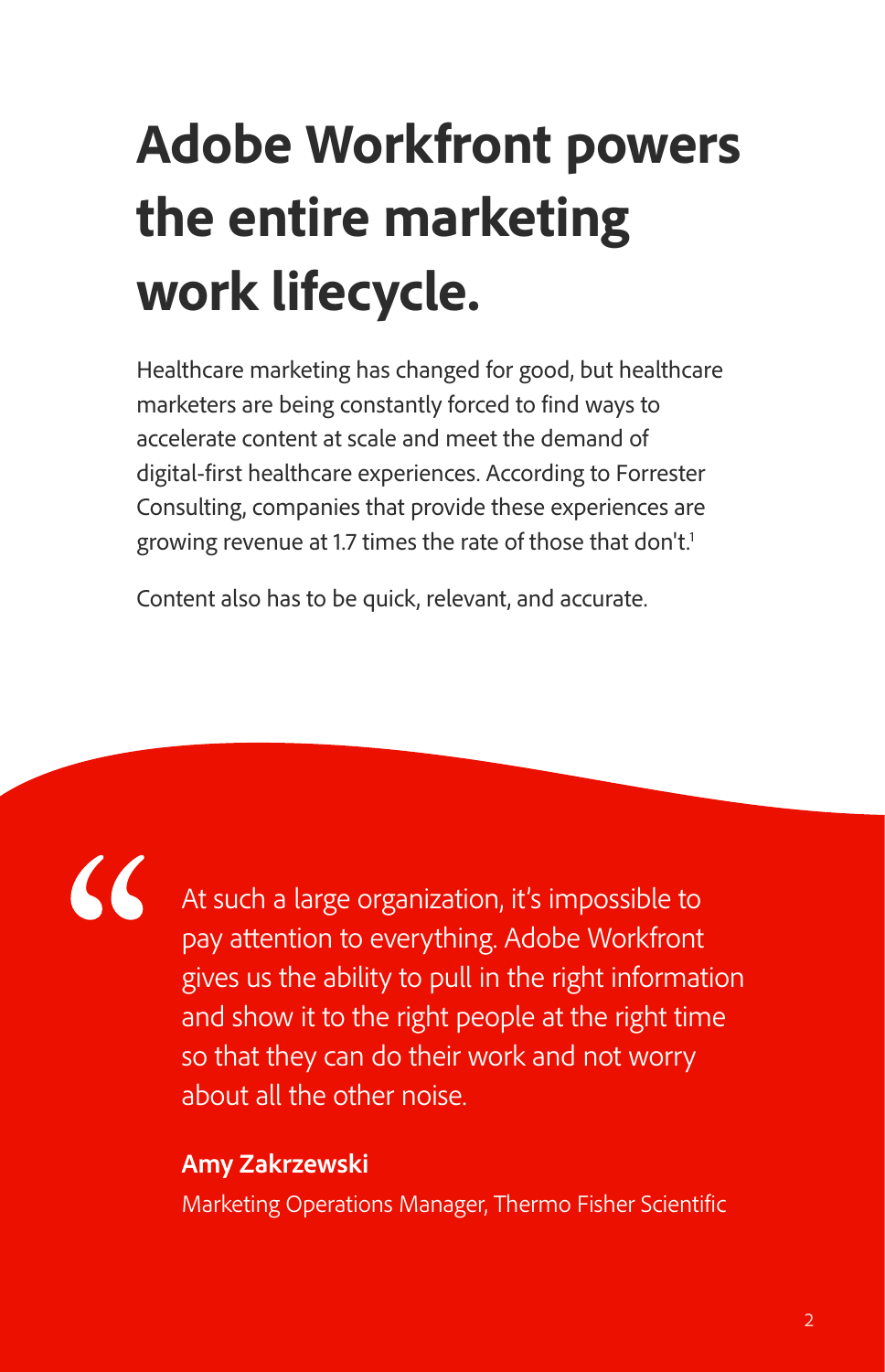To stay relevant in the market and meet consumer demands, measuring performance (and then optimizing) is crucial. Adobe Workfront speeds up the content planning and producing, making sure you stay compliant and reduce risk at the same time. Improving speed to market, it's helped major drug and device brands be the first to market while enhancing overall operations and patient/staff experience.

On the next page, learn how Adobe Workfront helps healthcare marketers scale at the right pace. And who knows, maybe you'll be the next healthcare marketer we're quoting on this page.

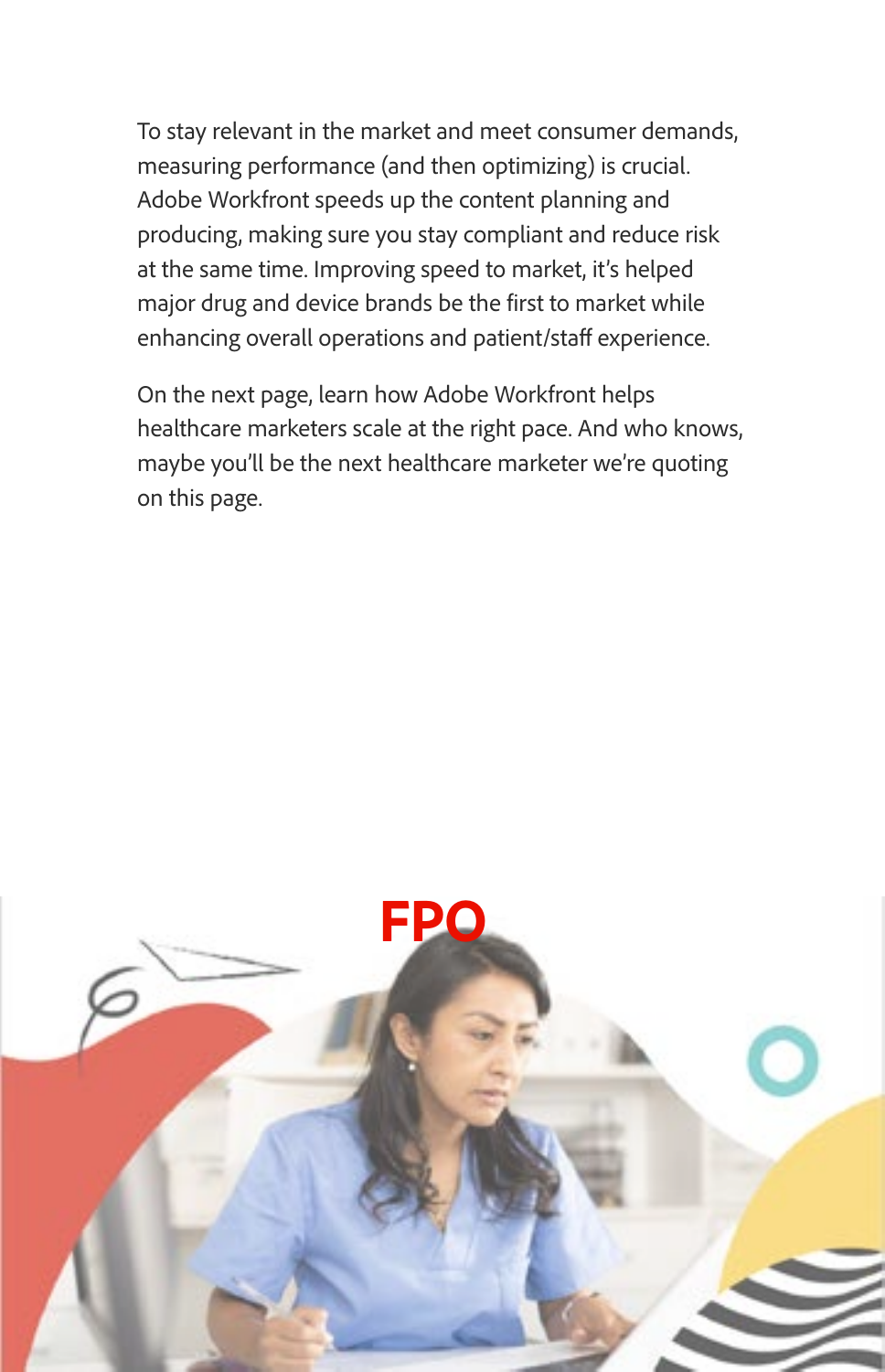# **It also helps manage workflows, more efficiently, at every stage:**

It's also never been more important to meet customers where they are.

#### **Adobe Workfront can help.**

By automating workflows and accelerating results, Adobe Workfront helps you prioritize the work that matters most in the moments that matter most for healthcare consumers. Create content quickly, measure its performance, and deliver a better experience each time.

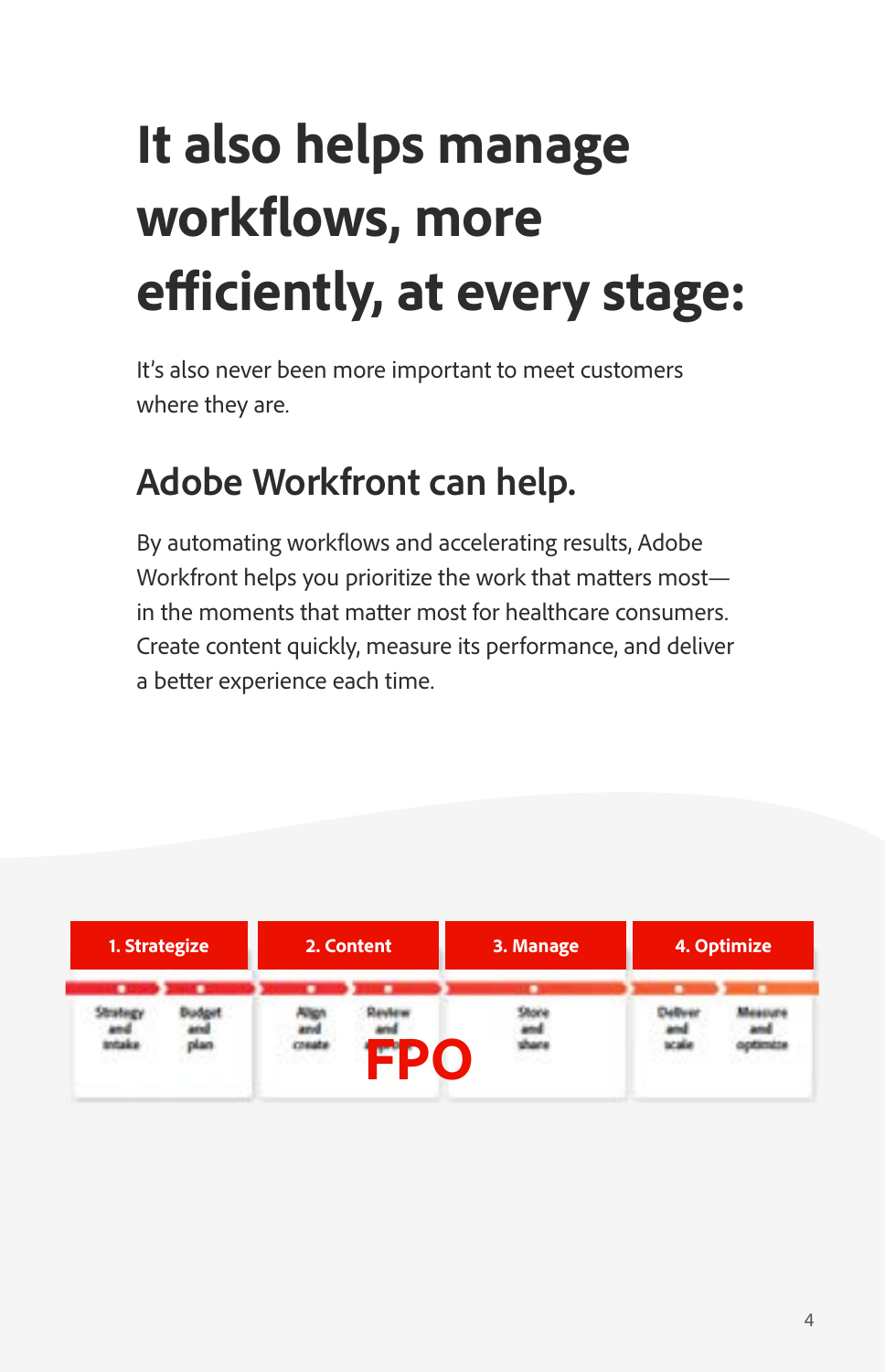#### **1. Strategize:**

Strategic planning is key. Use data to enable critical decisions, centralize the intake process, and align it with corporate goals.

• Strategy and intake:

You need flexible strategies that adapt to different places, platforms, and programs. A strategy that goes wrong could mean millions in fines and/or brand reputation damage. Work management applications make sure healthcare marketers personalize at scale, while also complying with government regulations. Standardized intake forms and automated workflows ensure work can be effectively prioritized and repurposed on time and to the right markets.

• Budget and plan:

Marketing products and services worldwide presents many different compliance situations, managing different laws, learning new privacy standards, and adapting marketing plans based on shifting regulations. Work management solutions centralize budgeting, increase visibility and encourage coordination—reducing duplication and allowing you to track budgets and plans across the entire lifecycle, so you have every insight you need.

#### **2. Content:**

Create digital assets with business outcomes in mind. Generate proofs, and oversee the content review/approval workflows without leaving Adobe Creative Cloud.

• Align and create:

Creating new, localized digital content for patients with stakeholder and institutional considerations, as well as complying with legal and regulatory requirements, is no easy task. Managing this type of content for consistency and quality demands the right tools. With the right integrations, work management applications connect execution to strategy, so teams can collaborate better and faster.

• Review and approve:

Communicating new information quickly doesn't become easier when hindered by manual processes, lengthy approvals, and complex review cycles. The right work management application avoids approval-overload, letting you review new content in a modular fashion, while also making it easy to loop in the appropriate internal resources for additional compliance checks. Plus, regulatory reviews are centralized, spelled out, and automated (which can prevent fines).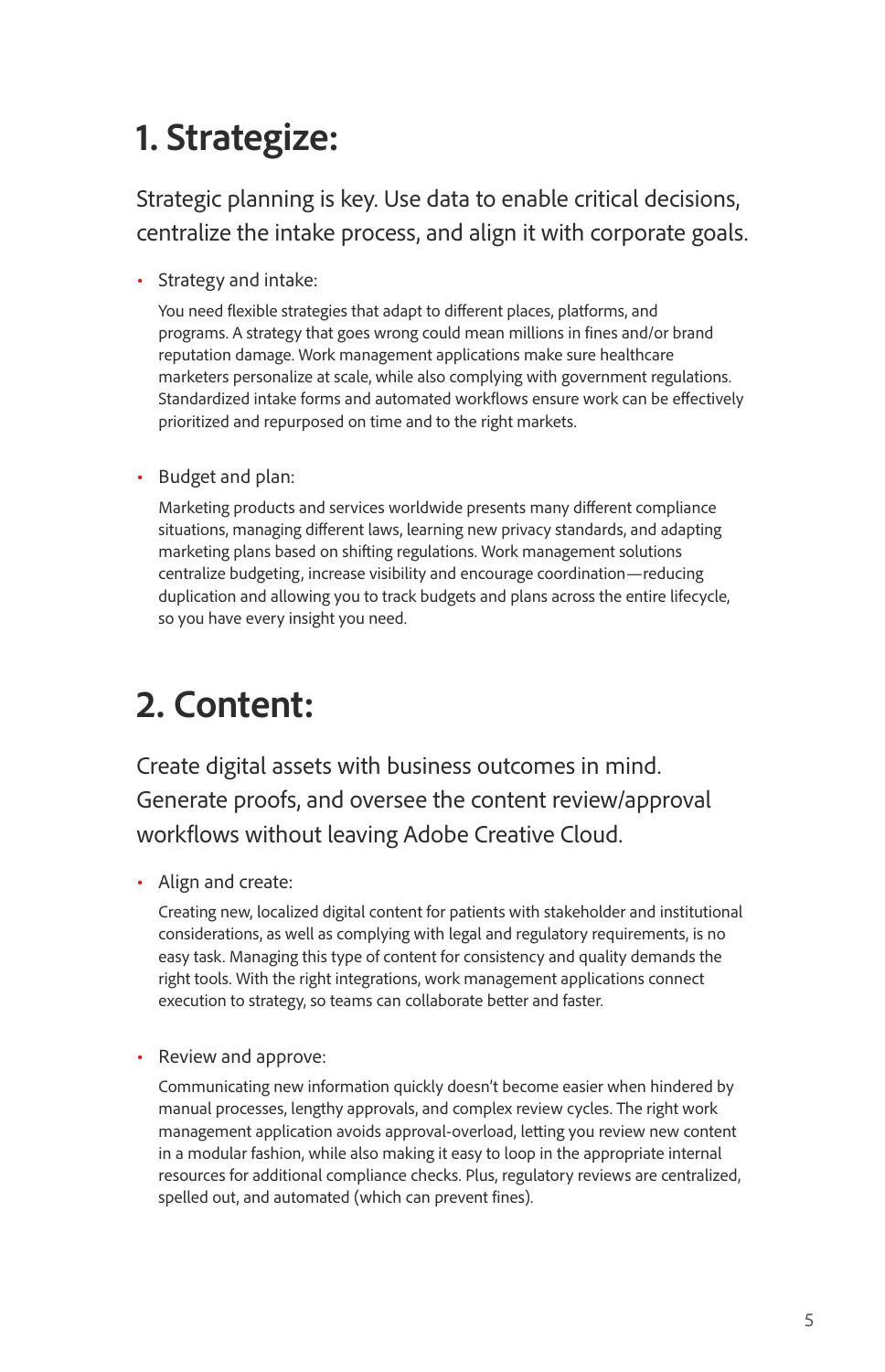#### **3. Manage:**

Master asset management by storing final assets in a single location, creating and capturing metadata, and seamlessly sharing deliverables with the right people and the right channels.

• Store:

Make it widely accessible to ensure everyone is on the same page, but also to avoid issues like duplicate documents or a new employee that uses content without outdated medical policy information.

• Share:

Chasing down content files is a daily battle for many marketers, but workflow management applications eliminate these bottlenecks by connecting disjointed mechanisms. Now, people can access the resources they need and put their best foot forward.

#### **4. Optimize:**

Integrate with Adobe's campaign and measurement tools to deliver customer experiences and measure performance optimization.

• Deliver and scale:

Accuracy is essential when it comes to safety protocols, insurance coverage, and hospital procedures. The best response you can provide is personalized, localized content that complies with local regulations.

• Measure and optimize:

Performance data should be gathered and analyzed in accordance with privacy rules, but because many healthcare organizations are decentralized, this can be challenging. Work management applications give you a birds-eye-view of all the performance, campaign analytics, and project management data, so you can improve workflows and create content—better and faster.